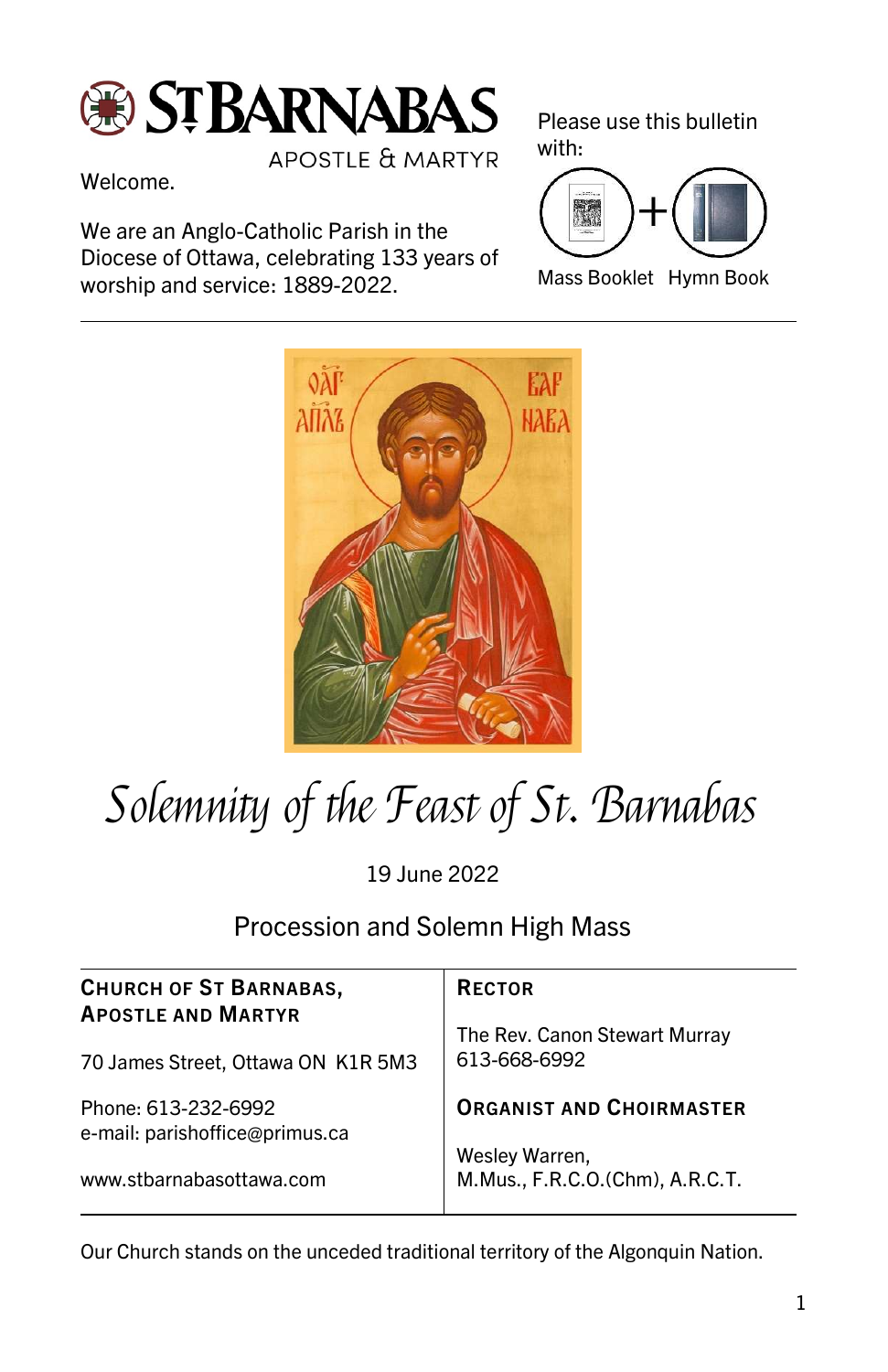## Organ Prelude

Prelude on "Aeterna Christi munera" Healey Willan (1880-1968)

Mass Setting

The Mass of St. Thomas Robert Fleming (1921-1976)

Gloria and Creed: Missa de Angelis

# THE GATHERING OF THE COMMUNITY

# Processional Hymn

Let us go forth in peace. In the name of the Lord. Amen.

212 The eternal gifts of Christ the King Church Triumphant

Station at the Icon of St. Barnabas

## Their sound is gone out into all lands. And their words to the ends of the world.

O Lord God Almighty, who didst endue thy holy Apostle Barnabas with singular gifts of the Holy Spirit: Leave us not, we beseech thee, destitute of thy manifold gifts, nor yet of grace to use them always to thy honour and glory; through Jesus Christ our Lord. Amen.

Introit Proper

Right dear are thy friends unto me, and held in highest honour : their rule and governance is exceeding steadfast. Ps. O Lord, thou hast searched me out, and known me : thou knowest my down sitting, and mine uprising. Glory be … Right dear are thy friends ...

Kyrie and Gloria by the p.2

Collect

Merciful God, help us to follow the example of your faithful servant Barnabas, who, seeking not his own renown but the well-being of your Church, gave generously of his life and substance for the relief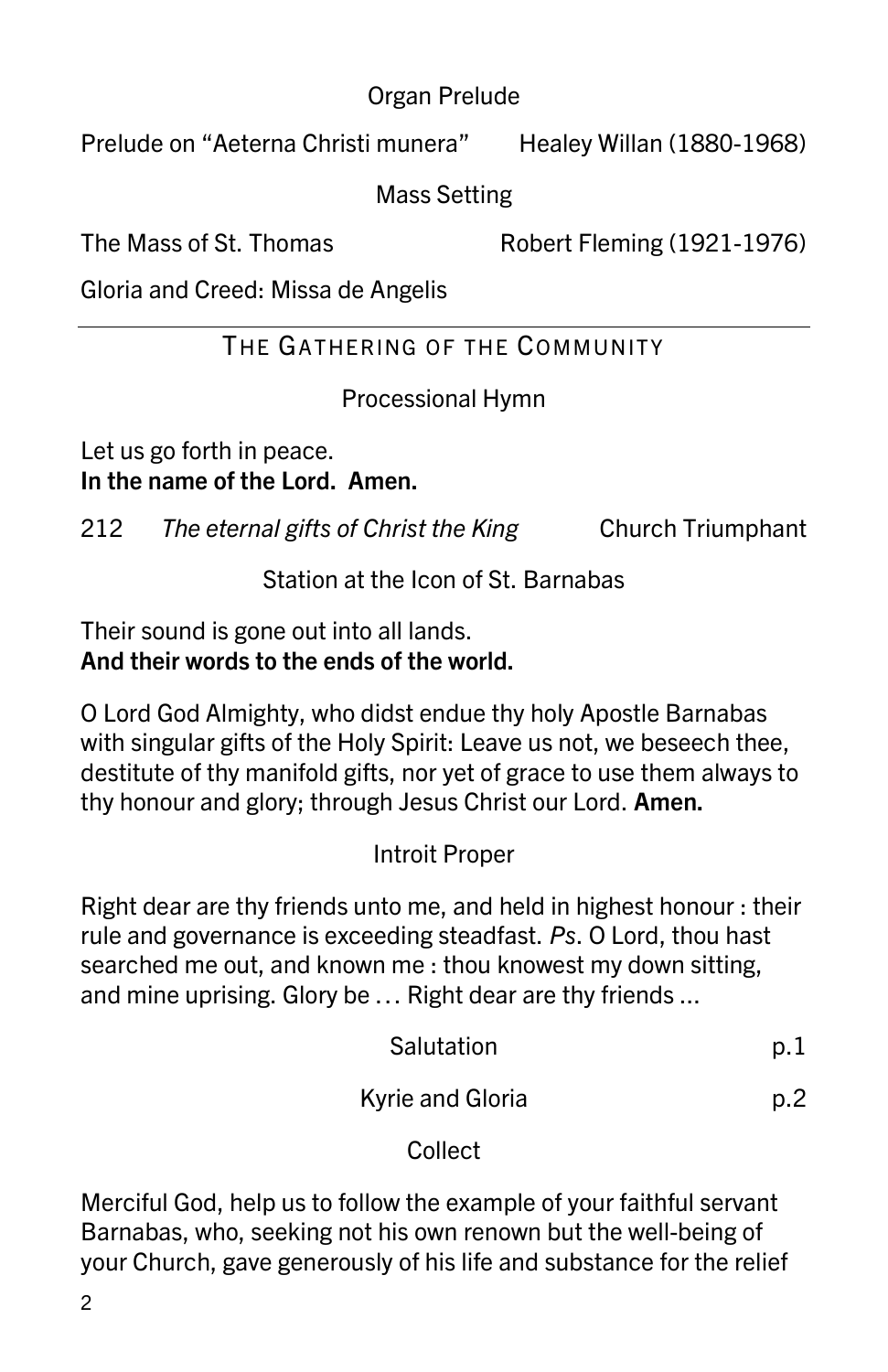of the poor and the spread of the gospel; through Jesus Christ our Lord, who lives and reigns with you and the Holy Spirit, one God, for ever and ever. Amen.

## THE LITURGY OF THE WORD

First Reading

Isaiah 42:5-12

Thus says God, the Lord, who created the heavens and stretched them out, who spread out the earth and what comes from it, who gives breath to the people upon it and spirit to those who walk in it: I am the Lord, I have called you in righteousness, I have taken you by the hand and kept you; I have given you as a covenant to the people, a light to the nations, to open the eyes that are blind, to bring out the prisoners from the dungeon, from the prison those who sit in darkness.

I am the Lord, that is my name; my glory I give to no other, nor my praise to idols. See, the former things have come to pass, and new things I now declare; before they spring forth, I tell you of them. Sing to the Lord a new song, his praise from the end of the earth! Let the sea roar and all that fills it, the coastlands and their inhabitants. Let the desert and its towns lift up their voice, the villages that Kedar inhabits; let the inhabitants of Sela sing for joy, let them shout from the tops of the mountains. Let them give glory to the Lord, and declare his praise in the coastlands.

The Word of the Lord Thanks be to God.

# Psalm 112

Beatus vir.

- BLESSED is the man that feareth the LORD, / that hath great delight in his commandments.
- His seed shall be mighty upon earth; / the generation of the faithful shall be blessed.
- Riches and plenteousness shall be in his house; / and his righteousness endureth for ever.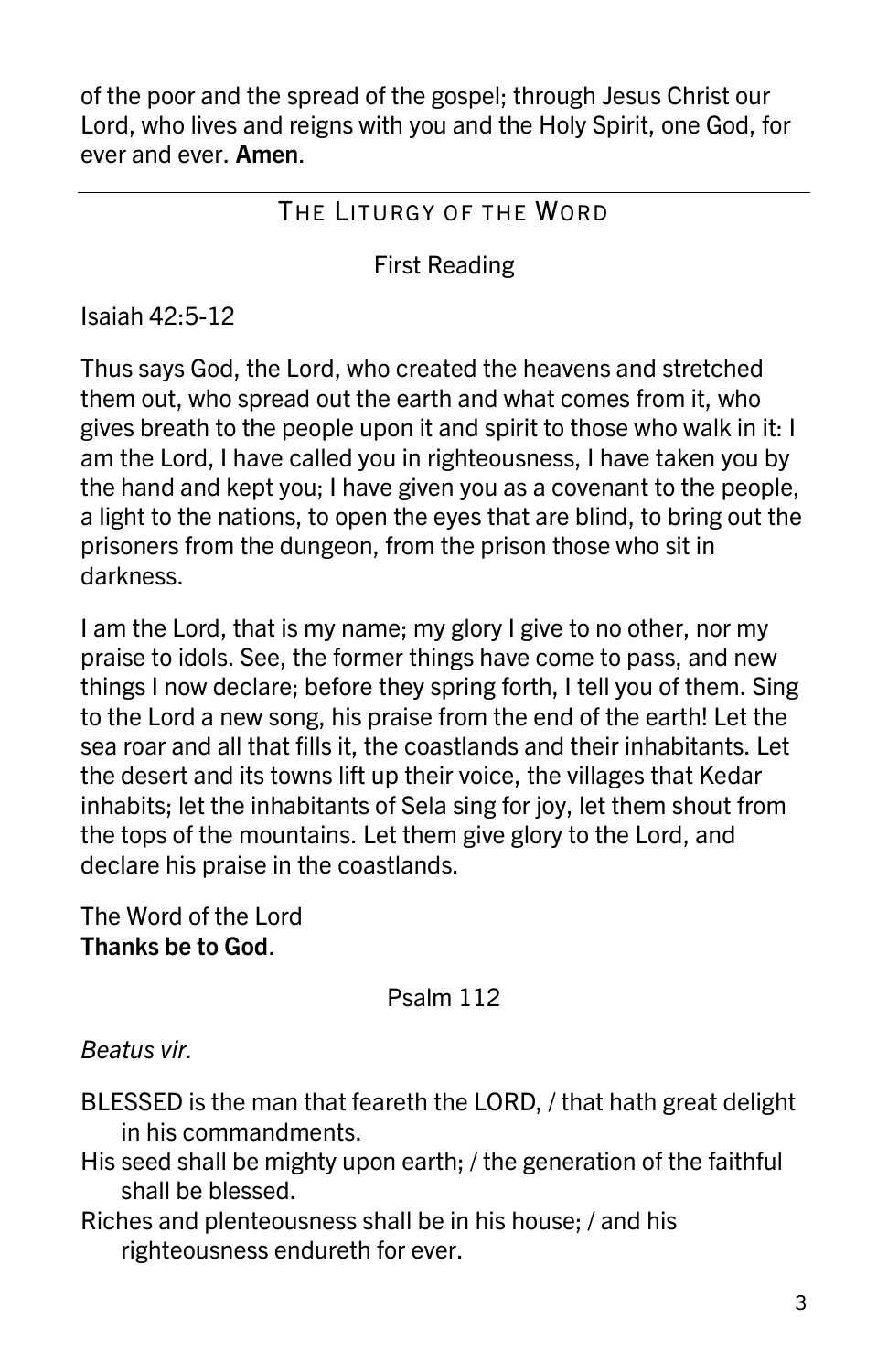Unto the upright there ariseth up light in the darkness; / he is merciful, loving, and righteous.

- It is well with the man that is merciful and lendeth, / and ordereth his affairs with justice.
- For he shall never be moved:/ and the righteous shall be had in everlasting remembrance,
- He will not be afraid of any evil tidings; / for his heart standeth fast and believeth in the LORD.
- His heart is established and will not shrink, / until he see his desire upon his enemies.
- He hath dispersed abroad and given to the poor, / and his righteousness remaineth for ever; his horn shall be exalted with honour.
- The ungodly shall see it, and it shall grieve him: / he shall gnash with his teeth and consume away; the desire of the ungodly shall perish.

# Second Reading

# Acts 11:19-30, 13:1-3

Now those who were scattered because of the persecution that took place over Stephen travelled as far as Phoenicia, Cyprus, and Antioch, and they spoke the word to no one except Jews. But among them were some men of Cyprus and Cyrene who, on coming to Antioch, spoke to the Hellenists also, proclaiming the Lord Jesus. The hand of the Lord was with them, and a great number became believers and turned to the Lord. News of this came to the ears of the church in Jerusalem, and they sent Barnabas to Antioch.

When he came and saw the grace of God, he rejoiced, and he exhorted them all to remain faithful to the Lord with steadfast devotion; for he was a good man, full of the Holy Spirit and of faith. And a great many people were brought to the Lord. Then Barnabas went to Tarsus to look for Saul, and when he had found him, he brought him to Antioch. So it was that for an entire year they met with the church and taught a great many people, and it was in Antioch that the disciples were first called "Christians."

At that time prophets came down from Jerusalem to Antioch. One of them named Agabus stood up and predicted by the Spirit that there would be a severe famine over all the world; and this took place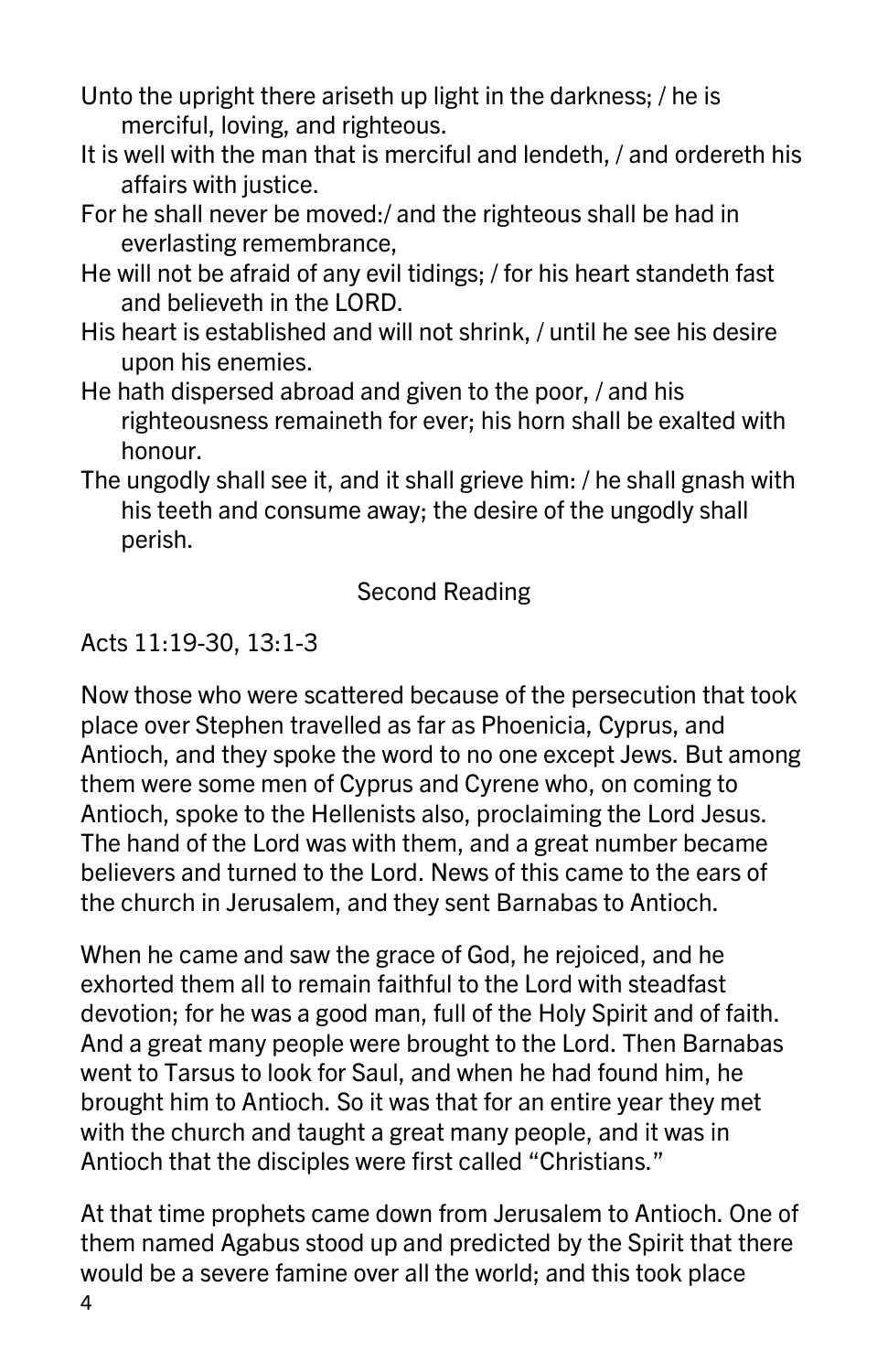during the reign of Claudius. The disciples determined that according to their ability, each would send relief to the believers living in Judea; this they did, sending it to the elders by Barnabas and Saul.

Now in the church at Antioch there were prophets and teachers: Barnabas, Simeon who was called Niger, Lucius of Cyrene, Manaen a member of the court of Herod the ruler, and Saul. While they were worshipping the Lord and fasting, the Holy Spirit said, "Set apart for me Barnabas and Saul for the work to which I have called them." Then after fasting and praying they laid their hands on them and sent them off.

The Word of the Lord Thanks be to God.

## Gradual Hymn

217 For all thy saints, O Lord Franconia

## Gradual Proper

Their sound is gone out into all lands : and their words unto the ends of the world. W. The heavens declare the glory of God : and the firmament sheweth his handiwork. Alleluia. Alleluia. *W. I first will say* to Syon, Behold, behold them : and I will give to Jerusalem one that bringeth good tidings. Alleluia.

Gospel

Matthew 10:7-16

The Lord be with you.

### And with thy spirit.

✠ The Holy Gospel is written in the tenth chapter of the Gospel of our Lord Jesus Christ according to St Matthew, beginning at the seventh verse.

## Glory be to thee, O Lord.

Jesus said to the disciples, "As you go, proclaim the good news, 'The kingdom of heaven has come near.' Cure the sick, raise the dead, cleanse the lepers, cast out demons. You received without payment; give without payment. Take no gold, or silver, or copper in your belts,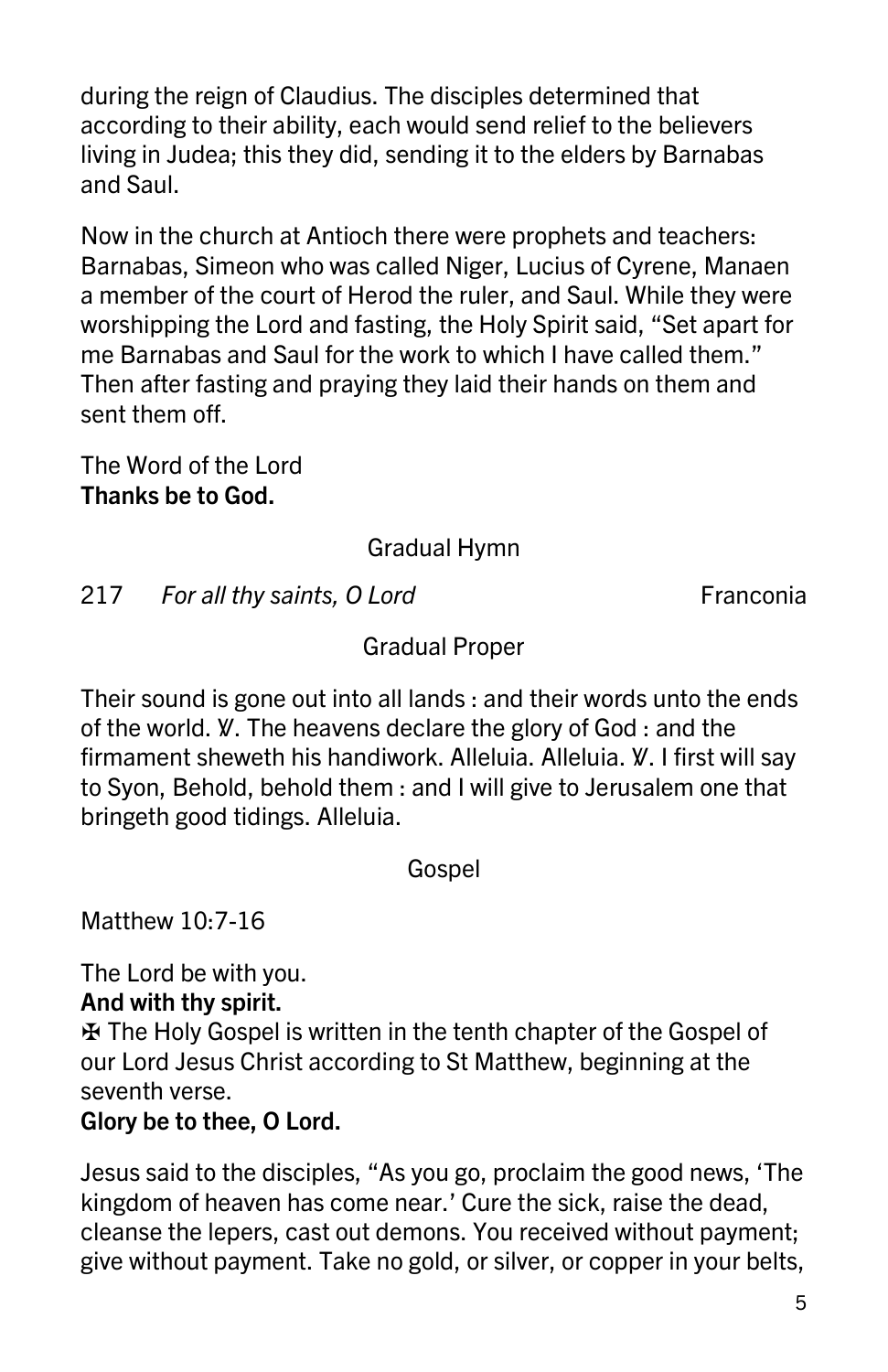no bag for your journey, or two tunics, or sandals, or a staff; for labourers deserve their food. Whatever town or village you enter, find out who in it is worthy, and stay there until you leave. As you enter the house, greet it. If the house is worthy, let your peace come upon it; but if it is not worthy, let your peace return to you. If anyone will not welcome you or listen to your words, shake off the dust from your feet as you leave that house or town. Truly I tell you, it will be more tolerable for the land of Sodom and Gomorrah on their day of judgement than for that town. See, I am sending you out like sheep into the midst of wolves; so be wise as serpents and innocent as doves."

The Gospel of the Lord. Praise be to thee, O Christ.

|                                  | Sermon                | <b>Bishop Shane Parker</b> |
|----------------------------------|-----------------------|----------------------------|
|                                  | Creed                 | p. 5                       |
|                                  | Prayers of the People | p. 6                       |
| <b>Confession and Absolution</b> |                       | pp. 6-8                    |
| <b>Offertory Proper</b>          |                       |                            |
|                                  |                       |                            |

Thou shalt make them princes in all lands : they shall remember thy Name, O Lord, from one generation to another.

| Offertory Hymn |
|----------------|
|----------------|

| 208 | Who are these like stars appearing | <b>All Saints</b> |
|-----|------------------------------------|-------------------|
|     |                                    |                   |

Prayer over the Gifts

Faithful God, accept all we offer you this day. Kindle in us the flame of love by which your apostle Barnabas bore witness to the gospel. This we ask in the name of Jesus Christ our Lord. Amen.

| THE CANON OF THE MASS         |           |
|-------------------------------|-----------|
|                               |           |
| <b>Sanctus and Benedictus</b> | p. 10     |
|                               |           |
| <b>Eucharistic Prayer</b>     | pp. 10-12 |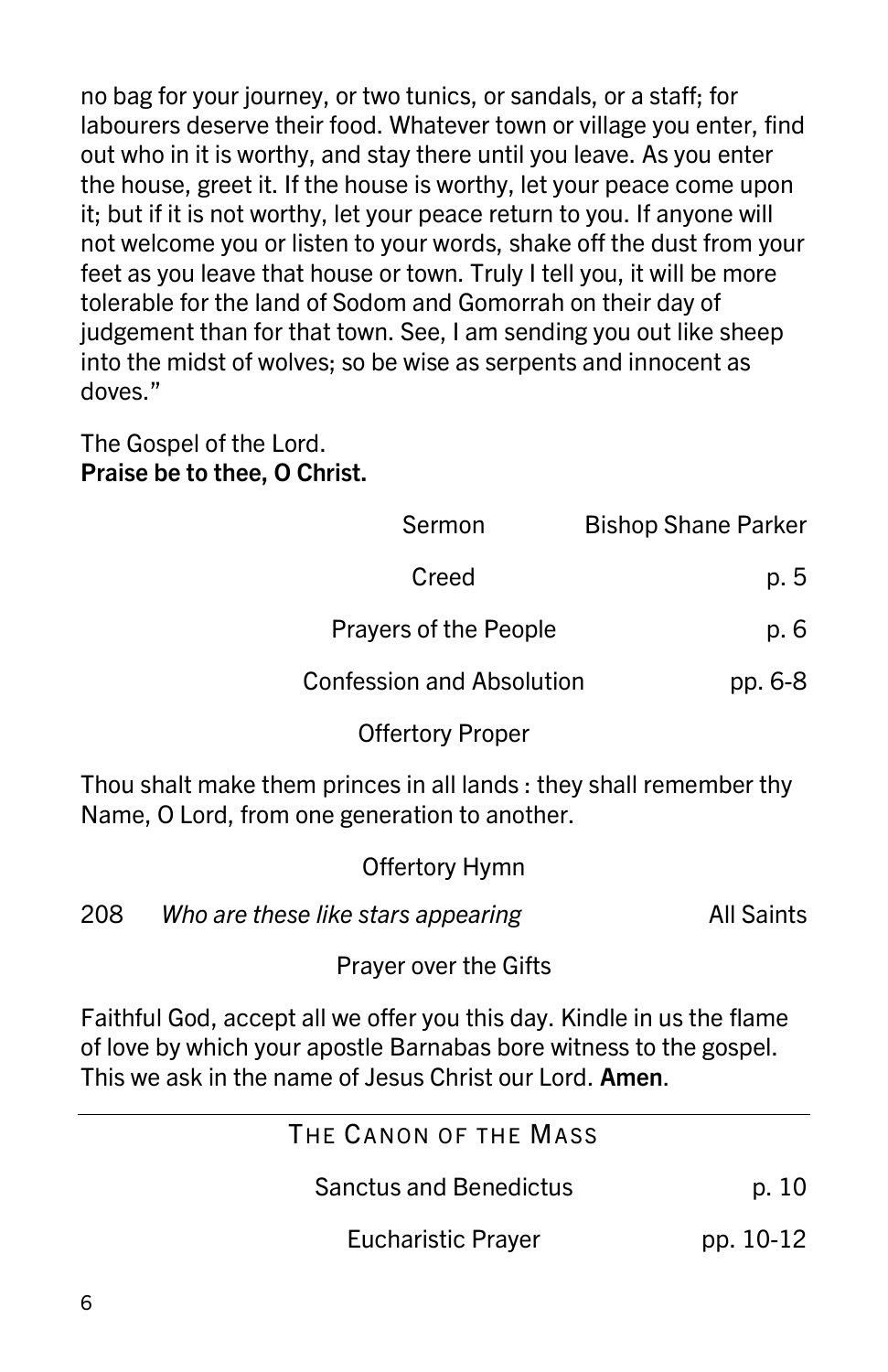| The Lord's Prayer                                                                                                                                                                                                                             | p. 15                   |
|-----------------------------------------------------------------------------------------------------------------------------------------------------------------------------------------------------------------------------------------------|-------------------------|
| The Fraction and Pax                                                                                                                                                                                                                          | p. 15                   |
| Agnus Dei                                                                                                                                                                                                                                     | p. 16                   |
| <b>Communion Proper</b>                                                                                                                                                                                                                       |                         |
| Ye which have followed me shall sit upon twelve thrones : judging the<br>twelve tribes of Israel, saith the Lord.                                                                                                                             |                         |
| <b>Music at Communion</b>                                                                                                                                                                                                                     |                         |
| In the heavenly kingdom                                                                                                                                                                                                                       | W.H. Harris (1883-1973) |
| <b>Prayer after Communion</b>                                                                                                                                                                                                                 |                         |
| God of justice, may we who have heard your word and received new<br>life at your table, bear witness to your truth in the world, so that all<br>may come to share in your kingdom. We ask this in the name of<br>Jesus Christ the Lord. Amen. |                         |
| <b>Thanksgiving and Dismissal</b>                                                                                                                                                                                                             | pp.16-18                |
| Post-Communion Hymn                                                                                                                                                                                                                           |                         |
| 398<br>Ye watchers and ye holy ones                                                                                                                                                                                                           | Lasst uns erfreuen      |
| The Angelus                                                                                                                                                                                                                                   | p. 22                   |
| Organ Postlude                                                                                                                                                                                                                                |                         |
| Toccata on "Placere Christe servulis" (Op. 38)<br>Marcel Dupré (1886-1971)                                                                                                                                                                    |                         |
| DEDICATIONS                                                                                                                                                                                                                                   |                         |
| The Flowers on the High Altar are given to the Glory of God and in<br>loving memory of The Rev. Dr Barton Beglo, by the family.                                                                                                               |                         |

On this our Patronal Feast, the Light before the Blessed Sacrament burns to the Honour, Praise and Glory of Almighty God in memory of and in grateful thanksgiving for all who have gone before us, both Laity and Clergy.